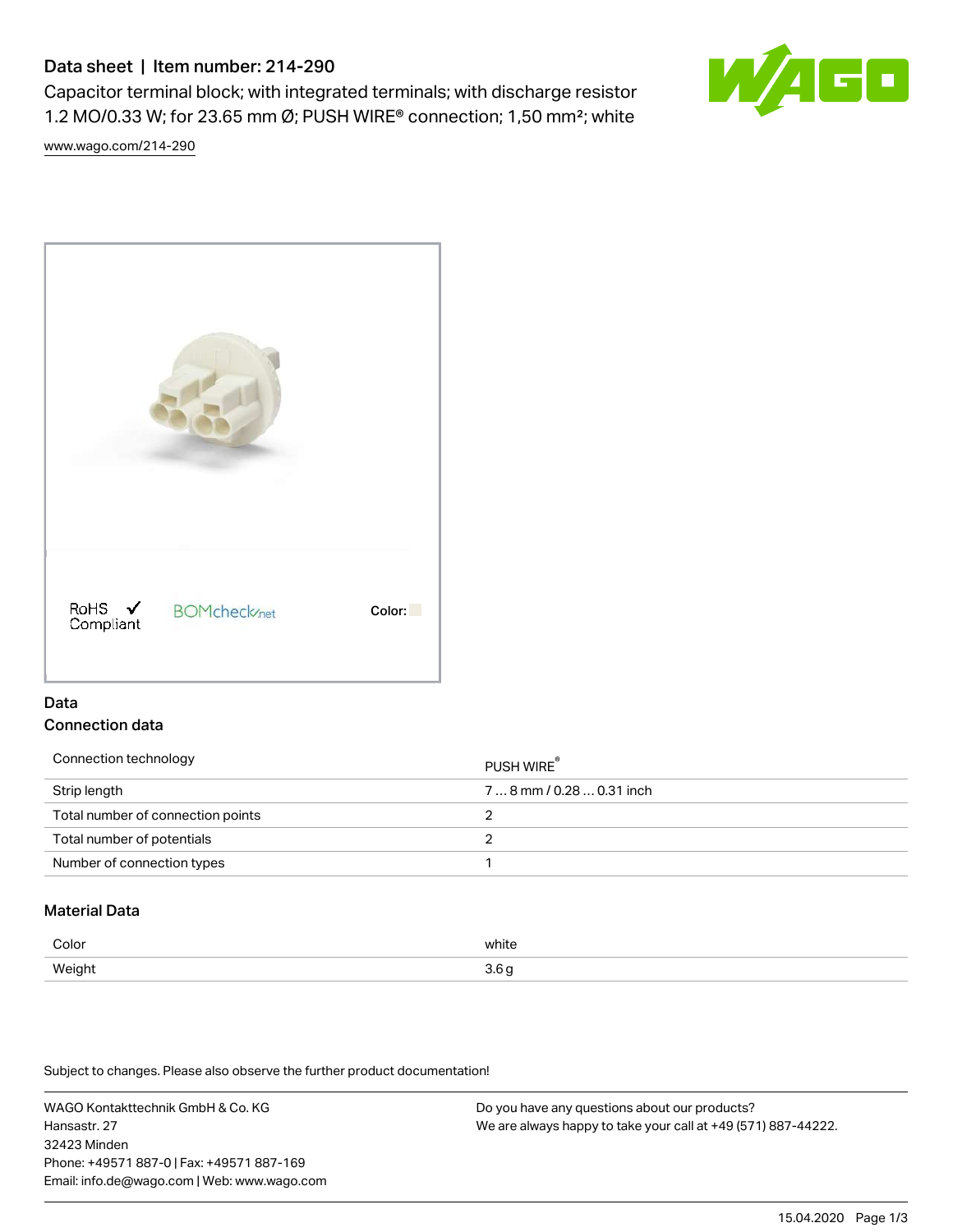

#### Commercial data

| Product Group      | 8 (Misc. Chassis Mount Blocks) |
|--------------------|--------------------------------|
| Packaging type     | <b>BOX</b>                     |
| Country of origin  | CН                             |
| <b>GTIN</b>        | 4044918757065                  |
| Customs Tariff No. | 85369010000                    |

### Electrical data

#### Ratings per IEC/EN 60664-1

| Rated voltage (III / 2)         | 500 V                                                                 |
|---------------------------------|-----------------------------------------------------------------------|
| Rated impulse voltage (III / 2) | 4 kV                                                                  |
| Rated current                   | 2 A                                                                   |
| Legend (ratings)                | $(III / 2)$ $\triangle$ Overvoltage category III / Pollution degree 2 |

# Approvals per UL 1059

### Approvals / Certificates

#### UL-Approvals

|                              |                               |                                 | Certificate |
|------------------------------|-------------------------------|---------------------------------|-------------|
| Logo                         | Approval                      | <b>Additional Approval Text</b> | name        |
|                              | UL                            | <b>UL 1059</b>                  | 20160630-   |
| $\boldsymbol{H}_{\text{us}}$ | UL International Germany GmbH |                                 | E45172      |

#### Counterpart

| <b>Downloads</b>              |             |               |          |
|-------------------------------|-------------|---------------|----------|
| <b>Documentation</b>          |             |               |          |
| <b>Additional Information</b> |             |               |          |
| Technical explanations        | Apr 3, 2019 | pdf<br>3.6 MB | Download |

Subject to changes. Please also observe the further product documentation!

WAGO Kontakttechnik GmbH & Co. KG Hansastr. 27 32423 Minden Phone: +49571 887-0 | Fax: +49571 887-169 Email: info.de@wago.com | Web: www.wago.com Do you have any questions about our products? We are always happy to take your call at +49 (571) 887-44222.